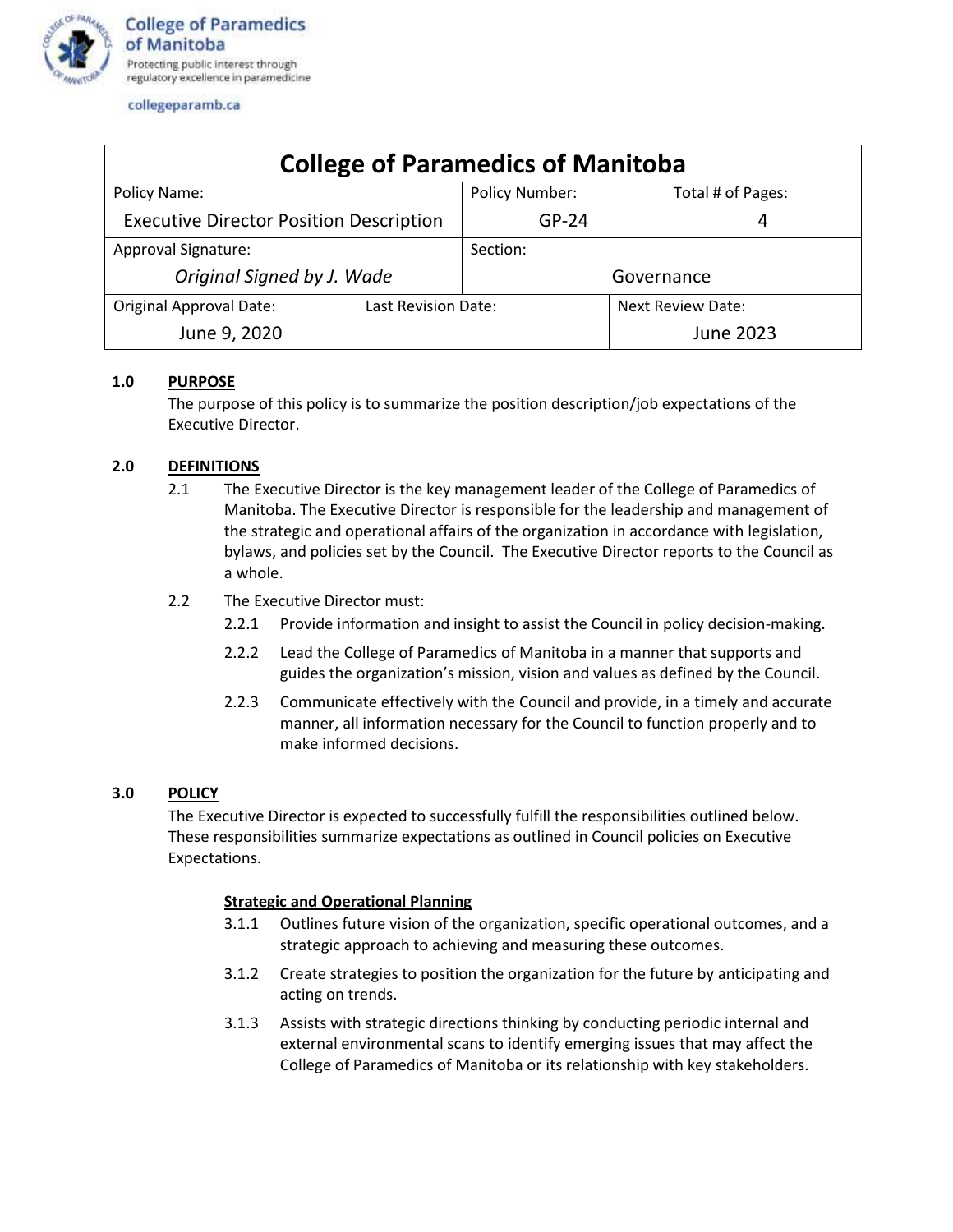

- 3.1.4 Develop and implement processes and practices through research, discussion and decision-making to ensure the College of Paramedics is knowledgeable about external environmental changes that may impact the profession
- 3.1.5 Provides input to Council in anticipating, identifying and addressing issues of concern in regulation of Paramedics of Manitoba.
- 3.1.6 Contributes to building understanding with the Council, the government, and constituent groups as to directions to be taken by the College of Paramedics of Manitoba.
- 3.1.7 Recommend policy revisions to the Council in order to meet the changing regulatory policy direction of the government, and in recognition of emerging developments in the Paramedic profession.
- 3.1.8 Implement processes and practices to ensure a current and accurate awareness of initiatives, events, actions and developments that may affect paramedicine in Manitoba.
- 3.1.9 Provide leadership in formulating the vision, direction, goals and objectives of the organization and ensure they are aligned with the public interest.
- 3.1.10 Translate the strategic plan into specific actions and communicate objectives to all appropriate stakeholders.
- 3.1.11 Ensures that the College of Paramedics of Manitoba (CPMB) services and offerings remain relevant to the needs of the public and the profession in support of the public and that excellence remains the hallmark of CPMB services.

# **Financial, Operational and Organizational Leadership**

## **Leadership**

- 3.2.1 Maintains and enhances an organization structure for the staff of the organization that directs critical human resources towards accomplishing, strategic goals and operational outcomes.
- 3.2.2 Establishes progressive policies and programs that support employees and that enable the organization to attract and retain highly qualified and competent staff in order to achieve the full potential of CPMB's human resources.
- 3.2.3 Maintains a clear definition of the responsibility of each employee; directs and motivates the staff; and creates a system of ongoing learning, development, and measurement of employee performance.
- 3.2.4 Maintains strong human resource practices that ensure highly qualified staff are recruited and retained, performance expectations are clearly defined, and the compensation and reward structures appropriately compensate individuals for their contribution and incent desired behaviours.
- 3.2.5 Implements effective succession planning and leadership development throughout the organization, to ensure sustained effective performance of the organization over time.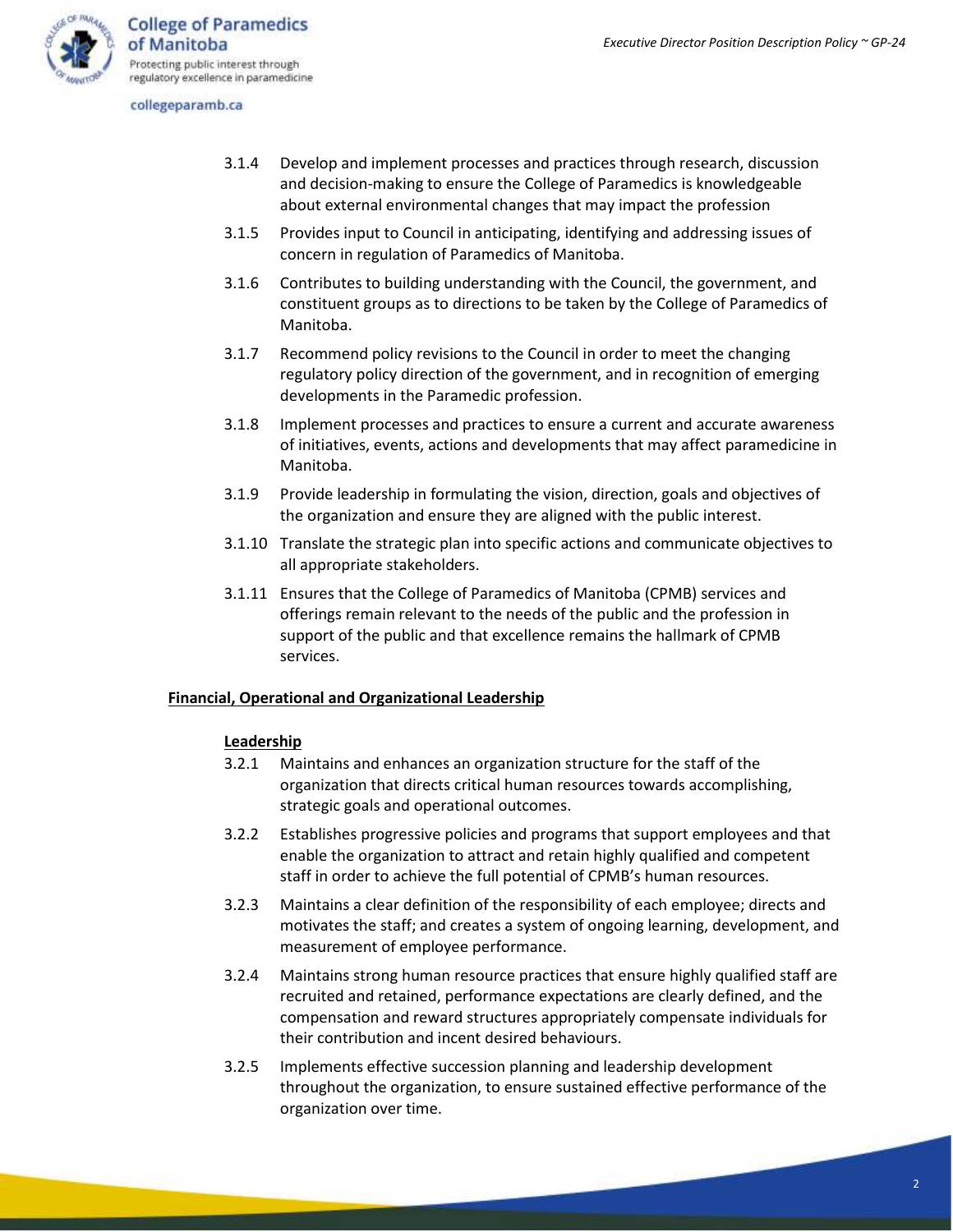- 3.2.6 Arranges for at least one (1) senior administrator to be aware of and able to manage corporate affairs in the event of the sudden absence of the Executive Director.
- 3.2.7 As the official link between the Council and the employees of the organization, ensure effective formal communication and the appropriate sharing of information between the Council and the organization's employees.
- 3.2.8 Monitor the performance of the organization to ensure adherence to Council direction, established budgets, program and service goals, objectives and mandates, and performance expectations
- 3.2.9 Maintain an awareness of the health care landscape in Manitoba to identify potential and developing needs of the profession.
- 3.2.10 Communicate the activities, actions and results of the College of Paramedics to ensure the membership is informed.
- 3.2.11 Serves as the senior public spokesperson for the organization, as delegated by the Council.

## **Programs and Services**

- 3.3.1 Ensures that quality regulatory programs and support services meet the policies established by the Council. These programs are fair, transparent, objective, and innovative.
- 3.3.2 Continuously evaluates program delivery methods/approaches to ensure they are meeting the needs of the public and are consistent with outcomes established in CPMB policies.

## **External Environment**

- 3.4.1 Sustain effective relationships with the provincial government, ensuring positive two-way sharing of information.
- 3.4.2 Leads the organization in building and sustaining relevant affiliations with government and other stakeholders.
- 3.4.3 Develops effective relationships with organizations sharing common interests at the provincial, national, and international levels.
- 3.4.4 Establish multi-faceted communication strategies and channels to ensure internal and external stakeholders, including the general public, are aware of the mandate of the College and its work as well as the important role paramedics play in the health care system.
- 3.4.5 Works closely with the government and keeps up to date on developments in the regulatory sector, in order to ensure the organization has the best possible information to respond to emerging issues.
- 3.4.6 Establish effective partnerships with educational institutions, community agencies and similar associations to assist in achieving common goals.
- 3.4.7 Represent the College of Paramedics at official and/or community functions.